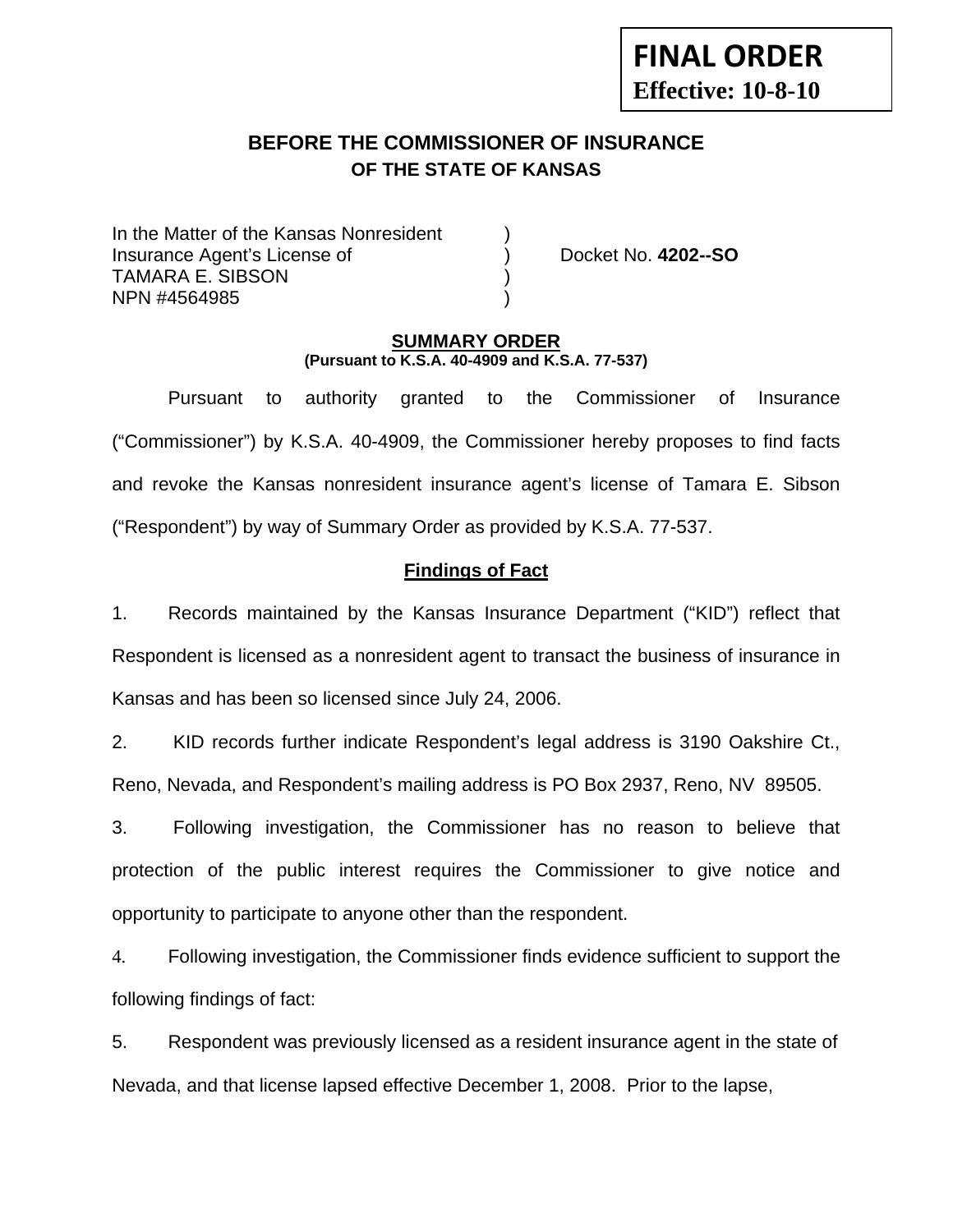Respondent consented to a fine for failure to disclose criminal history on her Nevada insurance producer license application.

6. Respondent has not reported those actions to the Kansas Insurance Department.

7. Effective March 13, 2009, Respondent was denied a license in Missouri for failure to disclose history on the license application.

8. Effective May 27, 2010, Respondent's Ohio license was revoked because Respondent lacked a home state license.

9. In September 2008, Respondent's Utah and Virgina licenses were revoked.

10. Respondent has not reported the Missouri, Ohio, Utah, and Virginia actions.

11. By letter mailed August 3, 2010, counsel for KID wrote to Respondent at her mailing address of record and invited Respondent to reply within 15 business days if she disputed the above.

12. On August 8, 2010, the letter was returned by the postal service marked "Return to sender. Attempted--not known. Unable to forward."

13. To date, Respondent has not reported an address change.

14. The Commissioner finds that KID made reasonable efforts to contact Respondent at her address of record in order to investigate, and in the absence of conflicting evidence, KID's evidence is uncontroverted.

#### **Applicable Law**

15. K.S.A. 40-4909(a) provides, in relevant part:

"The commissioner may deny, suspend, revoke or refuse renewal of any license issued under this act if the commissioner finds that the applicant or license holder has. . .(2) Violated: (A) Any provision of chapter 40 of the Kansas Statutes Annotated, and amendments thereto, or any rule and regulation promulgated thereunder; . . . (9) Had an insurance agent

2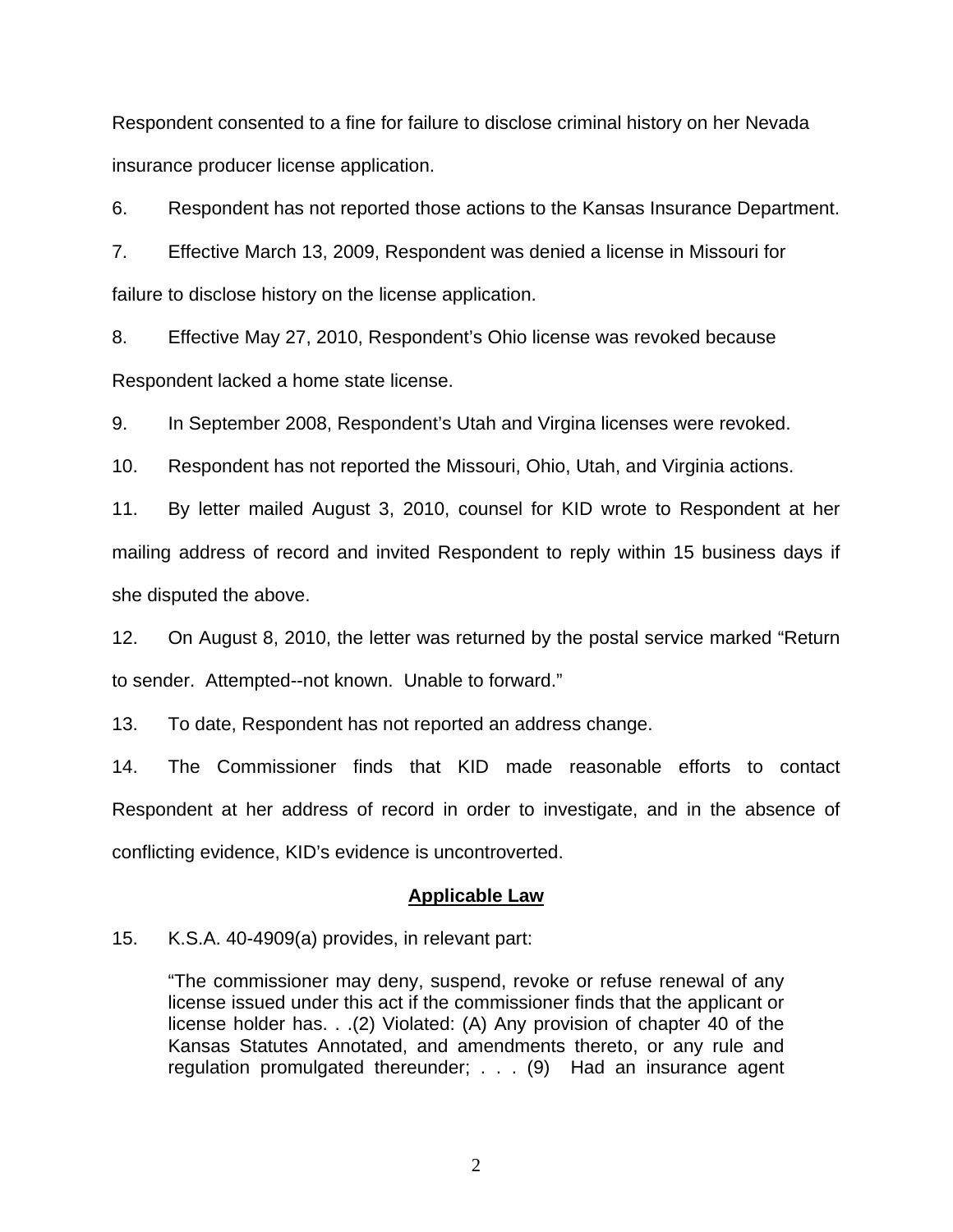license, or its equivalent, denied, suspended or revoked in any other state, district or territory." K.S.A. 40-4909(a).

16. An insurance agent licensed in Kansas must report any disciplinary action against the agent's license by the insurance regulatory agency of another state within 30 days of the action. K.A.R. §40-7-9(a).

17. "Unless denied licensure pursuant to K.S.A. 2009 Supp. 40-4909, and amendments thereto, a nonresident person shall receive a nonresident agent license if . . . Such person is currently licensed as a resident and in good standing in such person's home state. . . ." K.S.A. 40-4906(a)(1).

18. In addition, the Commissioner may revoke any license issued under the Insurance Agents Licensing Act if the Commissioner finds that the interests of the insurer or the insurable interests of the public are not properly served under such license. K.S.A. 40-4909(b).

#### **Conclusions of Law**

19. The Commissioner has jurisdiction over Respondent as well as the subject matter of this proceeding, and such proceeding is held in the public interest.

20. The Commissioner finds, based on the facts contained in paragraph 5, that Respondent's license must be revoked pursuant to K.S.A. 40-4906(a) because Respondent is no longer licensed and in good standing in her home state and, thus, no longer qualified to hold a reciprocal license.

21. The Commissioner finds, based on the facts contained in paragraphs 5 and 6, that Respondent's license may be revoked, pursuant to K.S.A. 40-4909(a)(2)(A),

3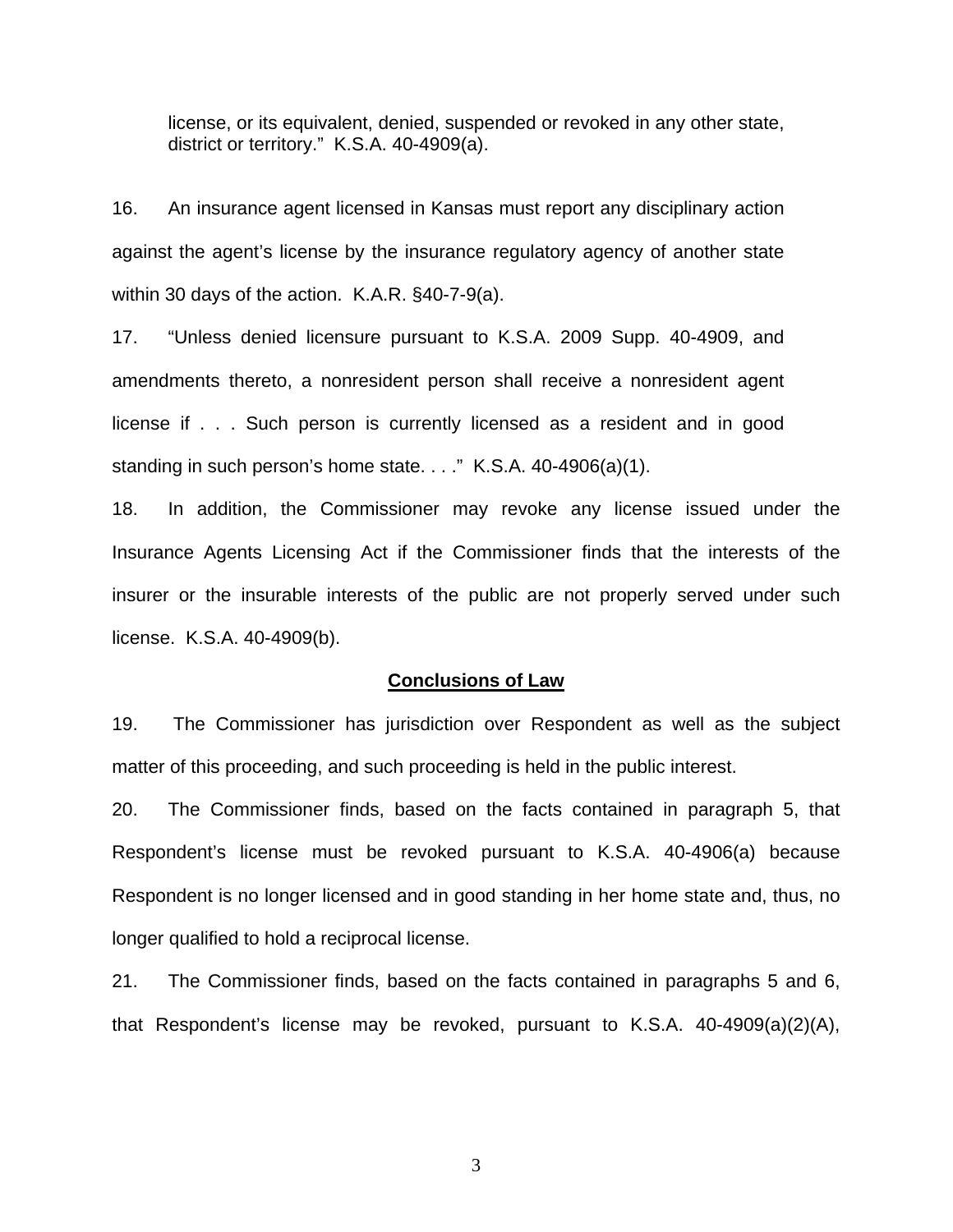because Respondent has violated a provision of the chapter 40 of the Kansas Statutes Annotated by failing to report the disciplinary action to the Commissioner.

22. The Commissioner finds, based on the facts contained in paragraphs 7 and 8, that Respondent's license may be revoked, pursuant to K.S.A. 40-4909(a)(9), because Respondent has had an insurance agent license denied in another state and/or because Respondent has had an insurance agent license revoked in another state.

23. Based on the foregoing findings, the Commissioner concludes that sufficient grounds exist for the revocation of Respondent's insurance agent's license pursuant to K.S.A. 40-4909(a).

24. The Commissioner further concludes Respondent's license may be revoked pursuant to K.S.A. 40-4909(b) because such license is not properly serving the interests of the insurer and the insurable interests of the public.

25. Based on the facts and circumstances set forth herein, it appears that the use of summary proceedings in this matter is appropriate, in accordance with the provisions set forth in K.S.A. 77-537(a), in that the use of summary proceedings does not violate any provision of the law, the protection of the public interest does not require the KID to give notice and opportunity to participate to persons other than Respondent, and after investigation, KID believes in good faith that the allegations will be supported to the applicable standard of proof.

 **IT IS THEREFORE ORDERED BY THE COMMISSIONER OF INSURANCE THAT** the Kansas nonresident insurance agent's license of **TAMARA E. SIBSON** is hereby **REVOKED. It is further ordered,** that **TAMARA E. SIBSON** shall **CEASE and DESIST** from the sale, solicitation, or negotiation of insurance and/or receiving

4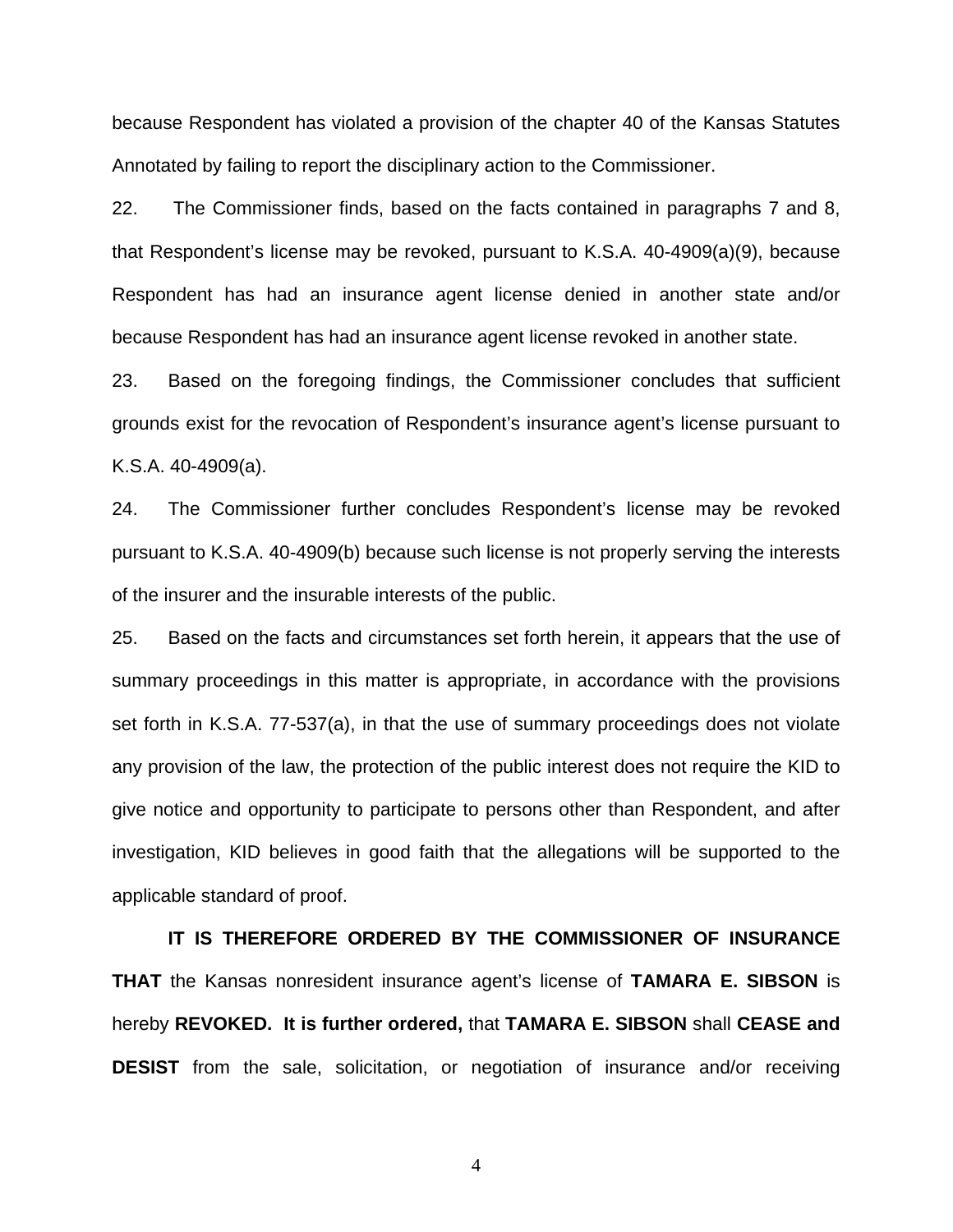compensation deriving from the sale, solicitation, or negotiation of insurance conducted

on and after the effective date of this order.

## IT IS SO ORDERED THIS 20th DAY OF SEPTEMBER 2010, IN THE CITY **OF TOPEKA, COUNTY OF SHAWNEE, STATE OF KANSAS.**



/s/ Sandy Praeger Sandy Praeger Commissioner of Insurance

 \_/s/ John W. Campbell\_\_\_\_\_\_\_\_\_\_\_\_\_ John W. Campbell General Counsel

## **NOTICE OF RIGHTS TO HEARING AND REVIEW**

## **Within fifteen (15) days of the date of service of this Summary Order,**

**Respondent** may submit a written request for a hearing pursuant to K.S.A. 77-537 and

K.S.A. 77-542. Any request for a hearing should be addressed to the following:

 John W. Campbell, General Counsel Kansas Insurance Department 420 S.W.  $9<sup>th</sup>$  Street Topeka, Kansas 66612

If a hearing is requested, the Kansas Insurance Department will serve notice of

the time and place of the hearing and information on procedures, right of representation,

and other rights of parties relating to the conduct of the hearing.

**If a hearing is not requested in the time and manner stated above, this Summary Order shall become effective as a Final Order upon the expiration of time for requesting a hearing.** In the event Respondent files a Petition for Judicial